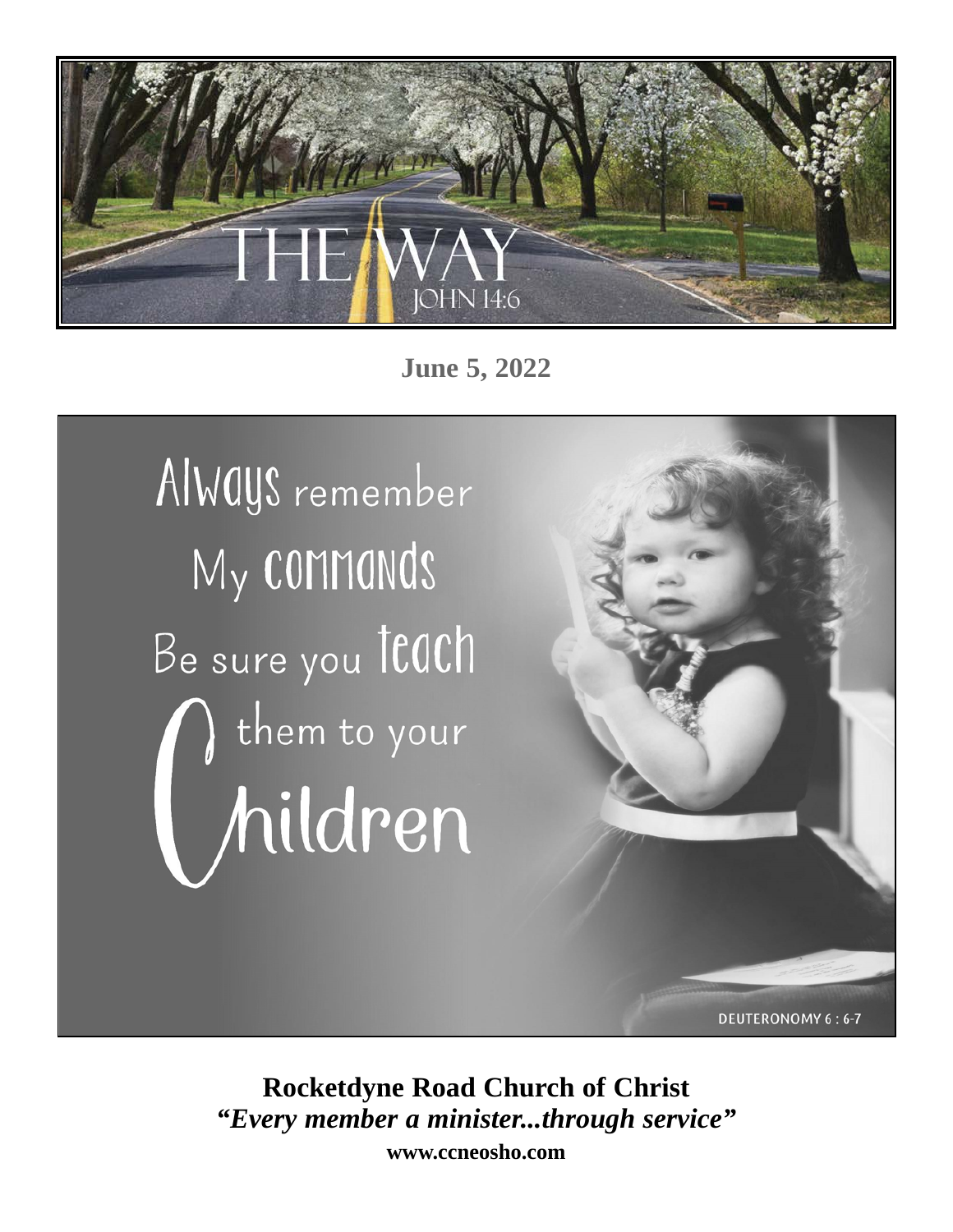

Sherry Jones, Jim and Brenda Pollick's daughter, has been diagnosed with stage 3 breast cancer. Remember Carolyn Ryan, Syler Drake, Max Ruhl, Bonnie Gray, Jerry Haught, Luci Hilliard, Dawn Dabbs, Linda Channel, Gladys Cobb, Sherry Smith, Scott Cagle, Shirley Obenshain, Dale Gray, Brian Deckman, Ralph Cope, Helen Elder, and Rachel Pyron as they deal with ongoing health issues.



Today, June 5th, is our annual Promotion Sunday! Kids' Bible Classes promote to the next grade level.



Come back at 6pm tonight to join us at the Cole Pavillion for an old fashion ice cream social with various sundae toppings and water activities for the kids (and kids at heart)! Please bring your favorite homemade ice cream to share. We hope you make plans to attend!



**Nathan Anderson Wyatt Burns Garret Douglas Jackson Schriever**



 Jesus invites you to study and seek the truth of His claim. And, He invites us to talk about what we have learned.

 In the book, Under The Cover of Light, Carole Avriett shares the amazing story of USAF Col. Thomas "Jerry" Curtis' 7.5 year captivity in North Vietnam. Col. Curtis was a rescue helicopter pilot during the Vietnam War who was captured early in the conflict. He had three loves in life before being captured: Jesus, his family, and flying planes and helicopters. His love of Jesus was known by all around him because he taught about Jesus at Church and with whoever would hear outside of Church.

 The problem of captivity in Vietnam was that his jailers tried to take all three of his loves away. His prison cell was small and dirty, often keeping him in a type of solitary confinement. He was not allowed to send or receive letters with his family. And, he was not allowed to have a Bible.

 The prisoners came up with a way of tapping sounds to communicate with fellow prisoners in other cells. They used it to warn each other of approaching problems with the guards. They tapped about their families and memories of home. And, they shared the word of God together though only a few had small portions of the Bible memorized. Jerry found that a large portion of God's Word was known in small bits between the memories of the prisoners. So, they shared scripture and trusted in Jesus, even celebrating communion together!

 After a long time, they were saved from their imprisonment, an imprisonment that should have broken their will. They emerged as sane individuals who had hope that was shared together, because they shared about Jesus.

 May we take Jesus' invitation to follow His Way and talk about what we have learned with hope and joy! Tye

**Mid-Week Meal Wednesday, June 8 \*\* 5:45 - 6:30 \*\* Spaghetti** Bring desserts

Please help put away tables and chairs after the meal.\* \* \* \* \* \* \* \* \* \* \* \* \* \* \* \*

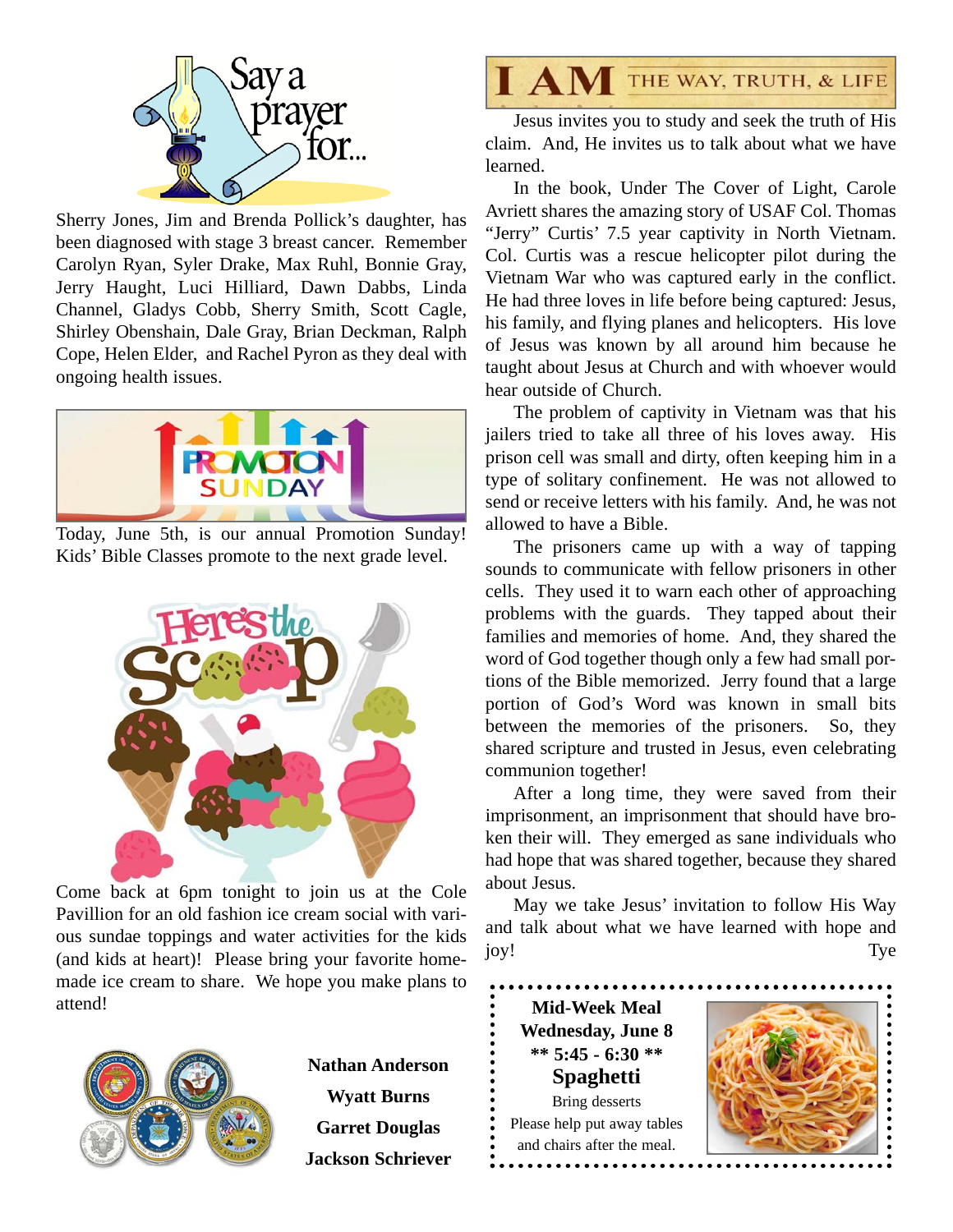

Thank you to those who gave up their Wednesday, Thursday and Friday this week to help serve at Camp Rocketdyne! We had 9 teens who stayed for the whole event, and 6 others who popped in during the evenings as their schedule allowed. We were able to do some good work at The Help Center, Neosho's local food bank, on Thursday. Then we worked on some projects around the grounds here at church on Wednesday and Friday as the weather allowed. We have some great teens here at Rocketdyne! Thank you again to those who were able to attend!!

TODAY! We will celebrate 'Promotion Sundae' together at 6PM!! (weather permitting)

This Thursday, June 9th, at 3:30PM is our official Kickoff for our Summer Teen's Night Together! Trust me when I say that you will be very upset if you miss this TNT!! I have limited space: the first 14 who RSVP and pay me \$5 are guaranteed a spot. After those 14, I cannot make any promises that I can get you into the event. I am still keeping the event a surprise, but you'll be glad you went! I cannot stress this enough: you need to tell me TODAY if you plan on attending. THANKS! I am So glad summer is finally here!!! Zac



#### **4th - 7th Grades**

Camp Rocketdyne Lite is coming up this week! Show up with a servant heart and be ready for some work and lots of fun!

 Monday - 1:00-7:00 dinner provided Tuesday - 2:30-7:30 dinner provided Wednesday - 1:00 to church time RSVP to Megan Ryan at 417-483-3944

# *Nursing Home Singing Ministry*

This afternoon we will be going to area nursing homes to sing to the residents. We will leave the church building at 4 pm and return by 6 pm.



## **For Ages 3 years - 4th Grade**

Thank you to Blair Holding for teaching us a lesson about Gentleness, a Fruit of the Spirit. Join us today for another lesson about gentleness.

## **May Memory Verse**

*"All I want is to know Christ and the power of His rising from death..." Philippians 3:10*

Just a reminder, whenever you are ready, you can say the memory verse to the Imagination Station teacher for a treat from the treasure box!

## **Schedule**

### **Today - June 5**

Lesson: Gentleness Teacher: Renee Lewis Helpers: Glenda Condict, Bella Bass Monitor: Jason Stipp

#### **June 12**

Lesson: Self Control Teacher: Karen Pyron Helpers: Marla Davis, Lane Pyron Monitor: Sage Crane

#### **June 19**

Lesson: Self Control Teacher: Megan Ryan Helpers: Heather Merrill, Nash Crane Monitor: Brian Lewis

We are so excited to present our kids that are moving up to Junior Youth with a little gift today. We have done our very best to make sure everyone was included. If for some reason we missed your child, please let one of the Imagination Station leaders know. We don't want to leave anyone out! Thank you!